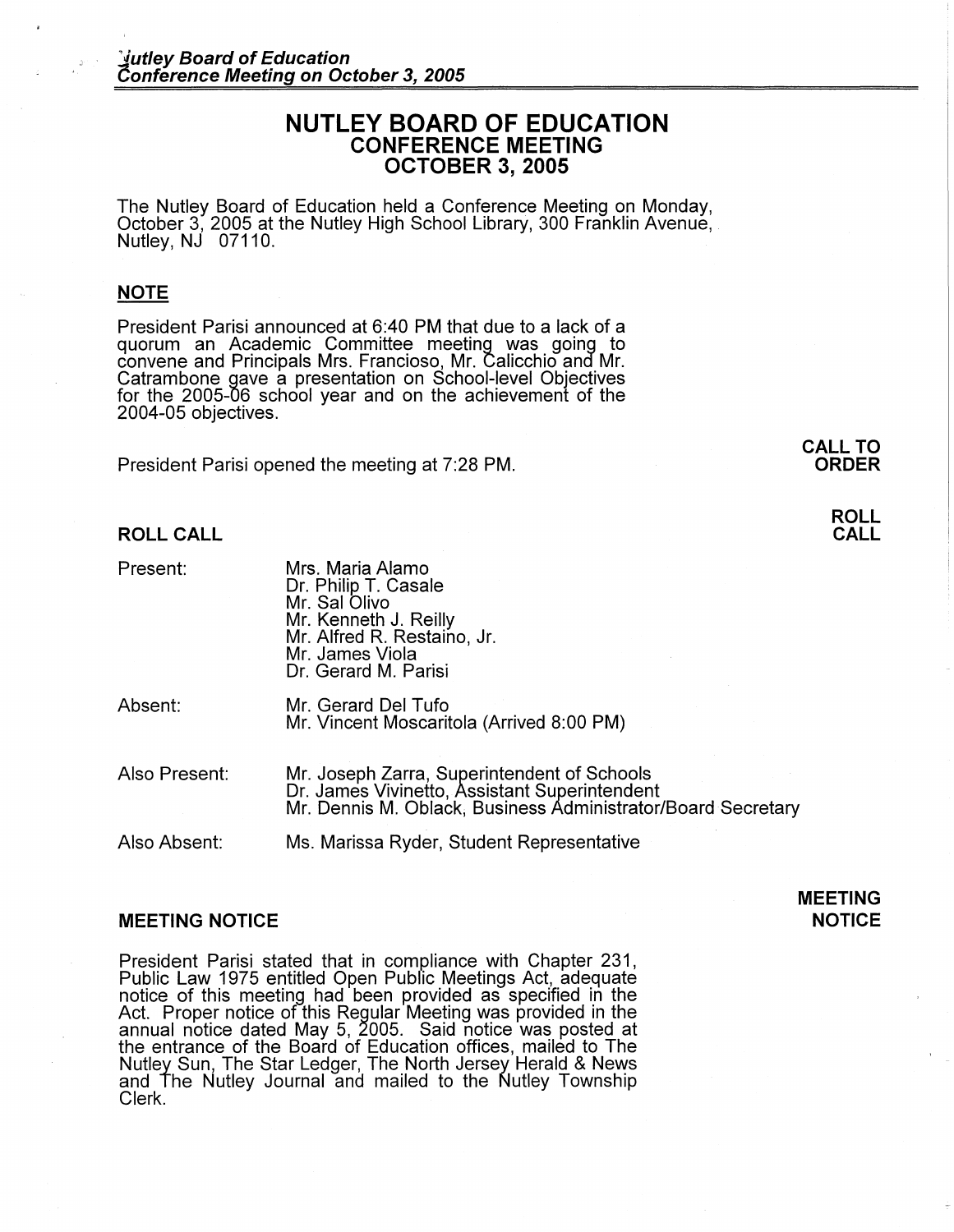This is an official meeting.

## **FLAG SALUTE**

Trustee Viola led the assembly in the flag salute.

## **ITEMS DISCUSSED**

Committee Reports:

Special Education Ad Hoc Committee – met and will be issuing minutes.

Finance/Budget Committee – Trustee Casale distributed an<br>analysis of estimated fund balance and unbudgeted analysis of estimated fund balance and expenditures.

Construction Committee - Trustee Restaino will meet tomorrow with Administration to discuss the process for the Franklin Middle School construction.

President Parisi informed the Board that he set up a tentative meeting with Joanne Borin, NJSBA Representative, to discuss ethics of School Board Meetings and actions. She will also assist in setting goals and objectives for the Superintendent.

President Parisi discussed with various trustees their thoughts regarding the September referendum failure and what steps should be taken in the near future.

Trustee Restaino said the Board should focus on immediate health and safety violations only and limit the Oval project to grant funds available.

President Parisi suggested requesting a timeline from the consultants as to what could be accomplished with available funds by when.

Mr. Zarra mentioned that lights without turf would result in accelerated deterioration of existing natural turf.

Trustee Moscaritola arrived at 8:00 PM.

Trustee Viola suggested reconsidering combining two schools into one and think creatively about swapping land and building new board offices and leasing space to generate a revenue stream.

Trustee Reilly expressed concern that the plan just defeated will never pass.

Trustee Olivo expressed his concerns with the Franklin Middle School project and the second bids coming in higher or still over the budgeted amount.

# **SALUTE**

**ITEMS DISCUSSED** 

**FLAG**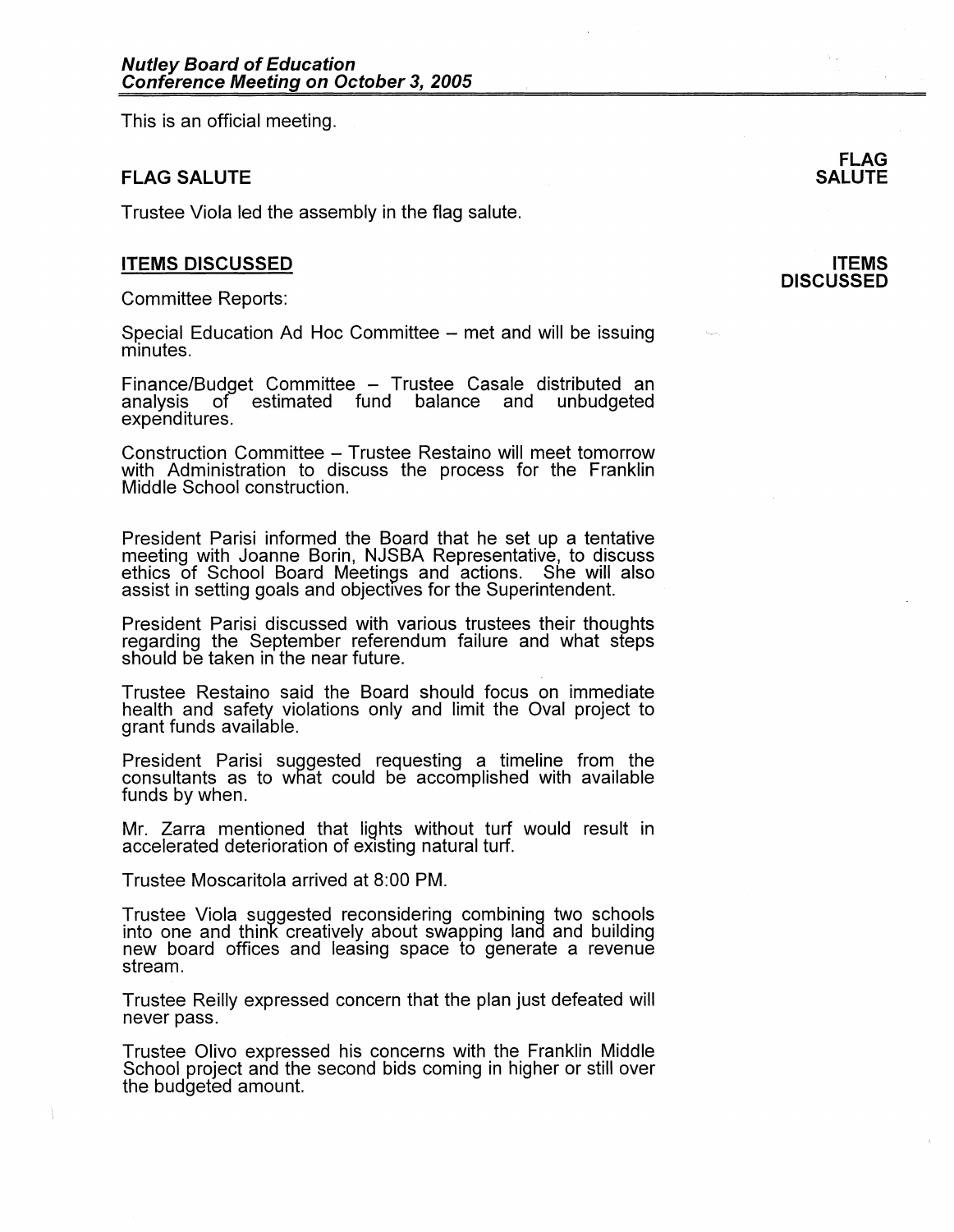Trustee Olivo suggested a contingency plan in case a school must be closed an emergency.

Mr. Zarra believes such a plan exists and he will attempt to find it.

Trustee Restaino indicated that he felt it may be time to consider a change in our design team, for a new perspective. He is not satisfied with "assistance in marketing of project."

Trustee Casale disagreed and felt it would delay the project further and thereby increase the cost.

Trustee Viola felt that the Board should show progress with the Oval and the Franklin Middle School before going out again.

Trustee Reilly suggested writing a letter to the state informing them that the Oval Project will be delayed and ascertain that funds will still be available.

Trustee Restaino asked questions on the gym floor, busses and Radcliffe art room.

## **MOTION TO ADJOURN TO EXECUTIVE SESSION**

At 9:00 PM Trustee Alamo moved and Trustee Olivo seconded the following resolution:

WHEREAS, the Board of Education will be discussing matters exempt from public discussion pursuant to N.J.S.A. 10:4-12,

NOW, THEREFORE, BE IT RESOLVED that the Board of Education recess to closed executive session at this time in the conference room to discuss personnel matters, and

BE IT FURTHER RESOLVED that the results of the discussions will be made public by inclusion on the agenda of a subsequent meeting of the Board of Education or when the reasons for discussing such matters in closed session no longer exist.

The motion was unanimously approved by voice vote.

### **RECONVENE**

At 10:00 PM the Board reconvened in open session on a motion by Trustee Moscaritola seconded by Trustee Reilly, and unanimously approved by voice vote.

### **ADJOURN**

There being no further business the meeting was adjourned at 10:00 PM on a motion by Trustee Casale, seconded by Trustee Olivo and unanimously approved by voice vote.

### **EXECUTIVE SESSION**

# **OPEN MEETING**

**ADJOURN**